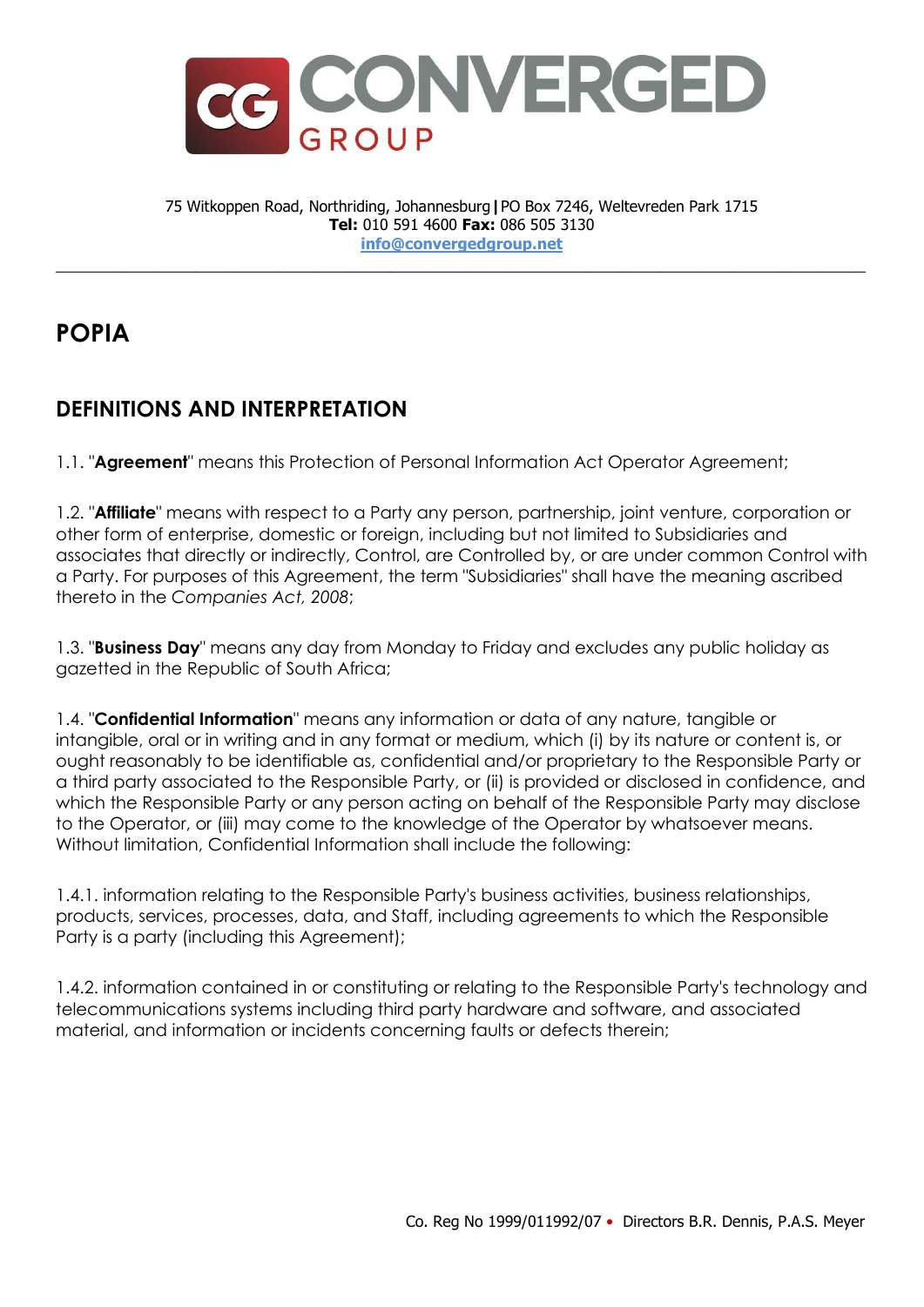

## 75 Witkoppen Road, Northriding, Johannesburg**|**PO Box 7246, Weltevreden Park 1715 **Tel:** 010 591 4600 **Fax:** 086 505 3130 **info@convergedgroup.net**

\_\_\_\_\_\_\_\_\_\_\_\_\_\_\_\_\_\_\_\_\_\_\_\_\_\_\_\_\_\_\_\_\_\_\_\_\_\_\_\_\_\_\_\_\_\_\_\_\_\_\_\_\_\_\_\_\_\_\_\_\_\_\_\_\_\_\_\_\_\_\_\_\_\_\_\_\_\_\_\_\_\_\_\_\_\_\_

1.4.3. the Responsible Party's technical, scientific, commercial, financial and market information, methodologies, formulae and trade secret;

1.4.4. the Responsible Party's architectural information, demonstrations, plans, designs, drawings, processes, process maps, functional and technical requirements and specifications and the data relating thereto;

1.4.5. Intellectual property that is proprietary to the Responsible Party or that is proprietary to a third party;

1.4.6. information relating to the Responsible Party's current and existing strategic objectives, strategy documents and plans for both its existing and future information technology, processing, business processing and business process outsourcing; and

1.4.7. Personal Information.

1.5. "**Contract**" means any agreement and any annexures or schedules thereto, entered into between the Parties in respect of the provision of Services by the Operator to the Responsible Party;

1.6. "**Control**" means the ability, by virtue of ownership, right of appointment, voting rights, management agreement, or agreement of any kind, to control or direct, directly or indirectly, the board or executive body or decision making process or management of such entity;

1.7. "**Data Subject**" means any person to whom the specific Personal Information relates, as contemplated in POPIA;

1.8. "**Information Officer**" means the appointed information officer of the Responsible Party, being Heidrun Lohr.

1.9. "**Operator**" has the meaning set out in POPIA and for purposes of this Agreement means Comsol Networks (Proprietary) Limited a legal entity duly registered under the laws of the Republic of South Africa with registration number 2001/018371/07 and having its principal place of business at 152 Roan Crescent, Corporate Park North, Midrand, Gauteng with registration number and any authorised Customer of that party;

1.10. "**Party**" or "**Parties**" means either the Responsible Party or the Operator or both, as the context may require;